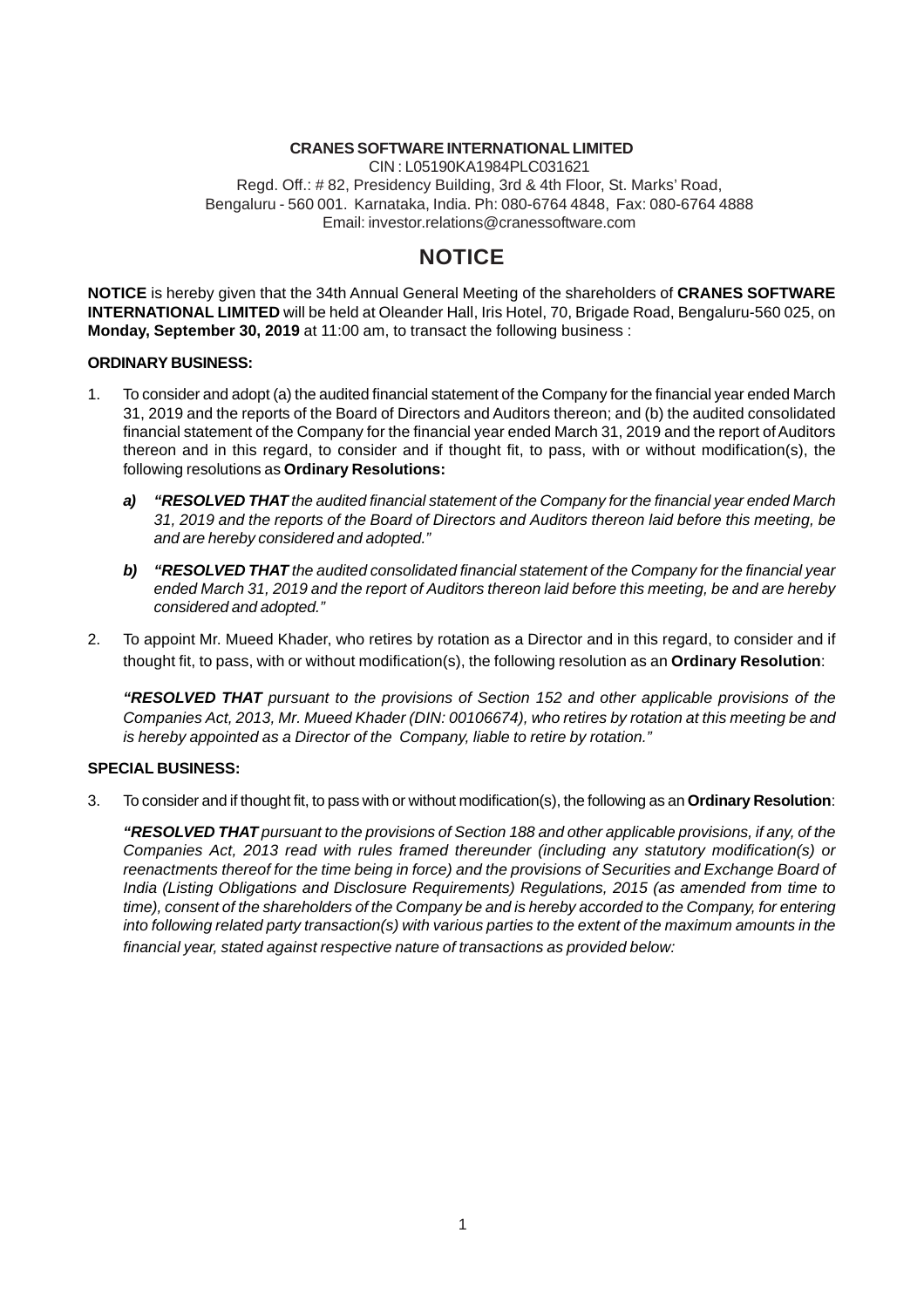

| Name of the<br>related party                     | Nature of<br>transactions as<br>per section 188<br>of the Companies<br>Act, 2013 | Name of<br>Director or<br>Key<br>Managerial<br>Personnel<br>who is<br>related,<br>if any | Nature of<br>Relationship   | Material terms and<br>particulars of the<br>contract or<br>arrangement | Monetary<br>In lakhs) | Any other<br>information<br>relevant or<br>important<br>for the<br>Value (Rs.   members to<br>take<br>decision on<br>the<br>proposed<br>resolution |
|--------------------------------------------------|----------------------------------------------------------------------------------|------------------------------------------------------------------------------------------|-----------------------------|------------------------------------------------------------------------|-----------------------|----------------------------------------------------------------------------------------------------------------------------------------------------|
| Systat<br>Software Inc                           | Sale of<br>goods                                                                 | <b>NA</b>                                                                                | <b>Direct</b><br>Subsidiary | As agreed<br>between parties                                           | 359.29                | <b>NIL</b>                                                                                                                                         |
| Systat<br>Software Gmbh                          | Sale of<br>goods                                                                 | <b>NA</b>                                                                                | <b>Direct</b><br>Subsidiary | As agreed<br>between parties                                           | 119.81                | <b>NIL</b>                                                                                                                                         |
| <b>Systat Software</b><br><b>UK Ltd</b>          | Sale of goods                                                                    | <b>NA</b>                                                                                | Indirect<br>Subsidiary      | As agreed<br>between parties                                           | 67.86                 | <b>NIL</b>                                                                                                                                         |
| Systat<br>Software Inc                           | Trade<br>Receivables                                                             | <b>NA</b>                                                                                | <b>Direct</b><br>Subsidiary | As agreed<br>between parties                                           | 9,928.33              | <b>NIL</b>                                                                                                                                         |
| <b>Systat Software</b><br>GmbH                   | Trade<br>Receivables                                                             | <b>NA</b>                                                                                | <b>Direct</b><br>Subsidiary | As agreed<br>between parties                                           | 229.44                | <b>NIL</b>                                                                                                                                         |
| <b>Proland Software</b><br>Pvt Ltd               | Receivables                                                                      | Wholetime<br><b>Director</b>                                                             | <b>Direct</b><br>Subsidiary | As agreed<br>between parties                                           | 463.34                | <b>NIL</b>                                                                                                                                         |
| <b>Analytix Systems</b><br>Pvt Ltd               | Payable                                                                          | Wholetime<br><b>Director</b>                                                             | <b>Direct</b><br>Subsidiary | As agreed<br>between parties                                           | 73.36                 | <b>NIL</b>                                                                                                                                         |
| Caravel Info<br>Systems Pvt Ltd                  | Payable                                                                          | Wholetime<br><b>Director</b>                                                             | <b>Direct</b><br>Subsidiary | As agreed<br>between parties                                           | 143.38                | <b>NIL</b>                                                                                                                                         |
| <b>Tilak Autotech</b><br>Pvt Ltd                 | Receivable                                                                       | Wholetime<br><b>Director</b>                                                             | <b>Direct</b><br>Subsidiary | As agreed<br>between parties                                           | 163.81                | <b>NIL</b>                                                                                                                                         |
| <b>Systat Software</b><br>Asia Pacific Ltd       | Payable                                                                          | Wholetime<br><b>Director</b>                                                             | <b>Direct</b><br>Subsidiary | As agreed<br>between parties                                           | 52.38                 | <b>NIL</b>                                                                                                                                         |
| Cranes<br>Software Inc                           | Payable                                                                          | <b>NA</b>                                                                                | <b>Direct</b><br>Subsidiary | As agreed<br>between parties                                           | 6,154.78              | <b>NIL</b>                                                                                                                                         |
| <b>Cranes Software</b><br>International Pte Ltd  | Receivable                                                                       | <b>NA</b>                                                                                | <b>Direct</b><br>Subsidiary | As agreed<br>between parties                                           | 1,613.92              | <b>NIL</b>                                                                                                                                         |
| Cranes Varsity Pvt Ltd                           | Receivable                                                                       | Wholetime<br>Director                                                                    | <b>Direct</b><br>Subsidiary | As agreed<br>between parties                                           | 13.54                 | <b>NIL</b>                                                                                                                                         |
| Systat Software GmbH                             | Payable                                                                          | <b>NA</b>                                                                                | <b>Direct</b><br>Subsidiary | As agreed<br>between parties                                           | 598.94                | <b>NIL</b>                                                                                                                                         |
| <b>Systat Softwares Inc</b>                      | Receivable                                                                       | <b>NA</b>                                                                                | <b>Direct</b><br>Subsidiary | As agreed<br>between parties                                           | 1,636.70              | <b>NIL</b>                                                                                                                                         |
| Systat Software UK Ltd                           | Receivable                                                                       | <b>NA</b>                                                                                | Indirect<br>Subsidiary      | As agreed<br>between parties                                           | 389.25                | <b>NIL</b>                                                                                                                                         |
| <b>Esqube Communication</b><br>Solutions Pvt Ltd | Receivable                                                                       | Wholetime<br><b>Director</b>                                                             | Direct<br>Subsidiary        | As agreed<br>between parties                                           | 190.92                | <b>NIL</b>                                                                                                                                         |
|                                                  |                                                                                  | <b>TOTAL</b>                                                                             |                             |                                                                        | 22,199.04             |                                                                                                                                                    |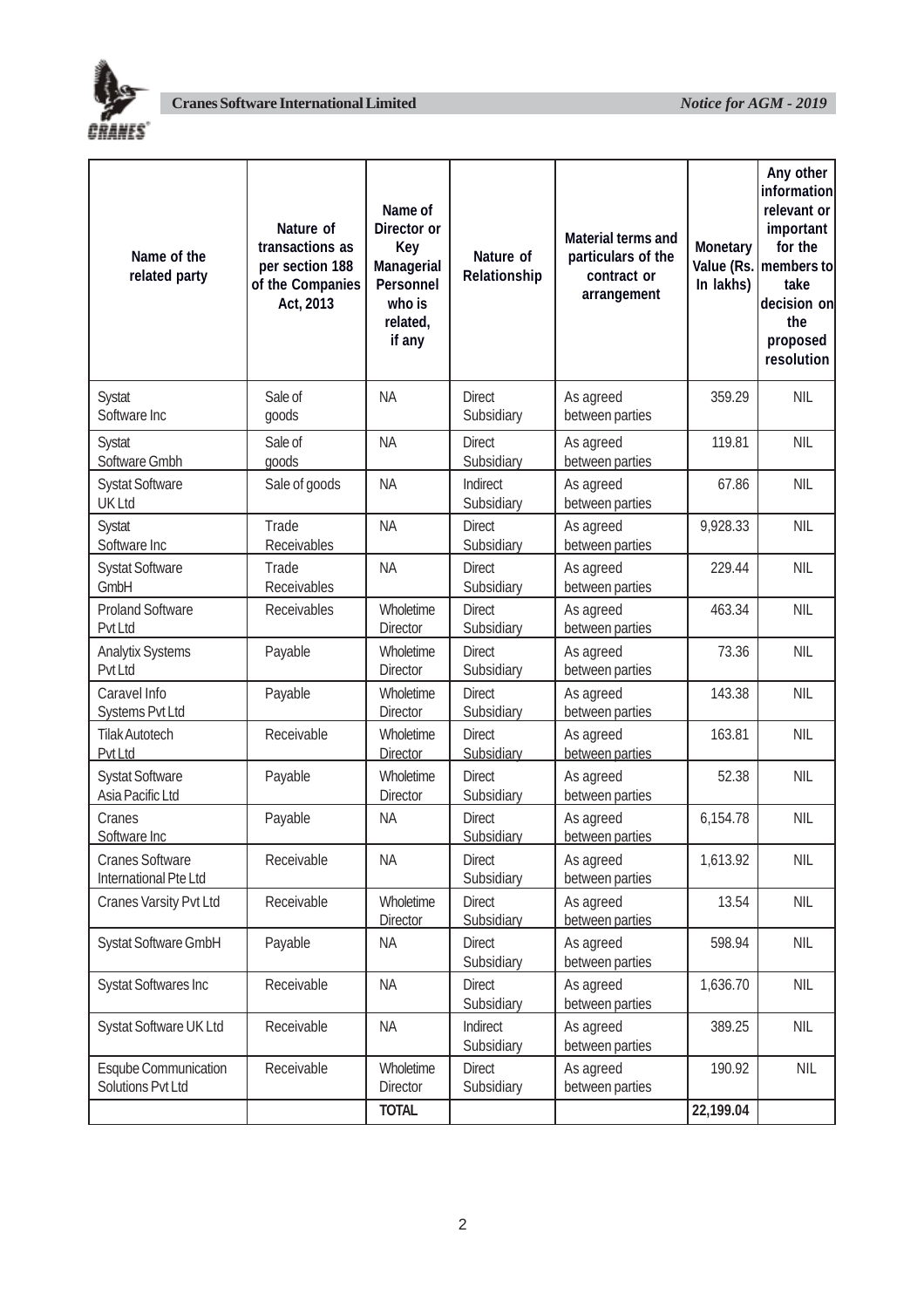

*RESOLVED FURTHER THAT the Board of Directors of the Company (the "Board", which term shall be deemed to include its "Committee of Directors"), be and is hereby authorized to do or cause to be done all such acts, matters, deeds and things and to settle any questions, difficulties or doubts that may arise with regard to any transactions with related parties and execute such agreements, documents and writings and to make such filings, as may be necessary or desirable for the purpose of giving effect to this resolution."*

1. To re-appoint Mr. Richard Holden Gall as an Independent Director and in this regard, to consider and if thought fit, to pass, with or without modification(s), the following resolution as a **Special Resolution**:

*"RESOLVED THAT pursuant to the provisions of Sections 149 and 152 read with Schedule IV and other applicable provisions, if any, of the Companies Act, 2013 and the Companies (Appointment and Qualification of Directors) Rules, 2014 and the applicable provisions of the Securities and Exchange Board of India (Listing Obligations and Disclosure Requirements) Regulations, 2015, Mr. Richard Holden Gall (DIN: 00906340), who was appointed as an Independent Director for a term of five(5) consecutive years from September 29, 2014 to September 28, 2019, being eligible, be and is hereby re-appointed as a Non - Executive Independent Director of the Company, not liable to retire by rotation and to hold office for a second term of five(5) consecutive years i.e. from September 29, 2019 up to September 28, 2024."*

#### **For Cranes Software International Limited**

**Bengaluru CS P Phaneendra 14th August, 2019 Company Secretary**

#### **NOTES :**

- 1. A Statement pursuant to Section 102(1) of the Companies Act, 2013 ("the Act"), relating to the Special Business to be transacted at the Annual General Meeting ("Meeting") is annexed hereto
- 2. A member entitled to attend and vote at the Meeting is entitled to appoint a proxy to attend and vote on a poll instead of him and the proxy need not be a member of the Company. The instrument appointing the proxy should, however, be deposited at the registered office of the Company not less than forty-eight hours before the commencement of the Meeting.
- 3. A person can act as a proxy on behalf of members not exceeding fifty and holding in the aggregate not more than ten percent of the total share capital of the Company carrying voting rights. A member holding more than ten percent of the total share capital of the Company carrying voting rights may appoint a single person as proxy and such person shall not act as a proxy for any other person or shareholder. The proxy holder shall prove his identity at the time of attending the Meeting.
- 4. Attendance slip, proxy form and the route map of the venue of the Meeting are annexed hereto.
- 5. During the period beginning 24 hours before the time fixed for the commencement of the meeting and ending with the conclusion of the meeting, members would been titled to inspect the proxies lodged, at any time during the business hours of the Company, provided not less than 3 days written notice is given to the Company.
- 6. The Securities and Exchange Board of India (SEBI) has mandated the submission of Permanent Account Number (PAN) by every person dealing in securities market. Members holding shares in electronic form are, therefore, requested to submit the PAN to their depository participants with whom they are maintaining their demat accounts. Members holding shares in physical form can submit their PAN details to the Company or Integrated Enterprises India Private Limited.
- 7. In terms of section101 and 136 of the Companies Act, 2013 read together with the rules made there under, the listed companies may send the notice of annual general meeting and the annual report, including financial statements, board report etc., by electronic mode. The Company is accordingly forwarding soft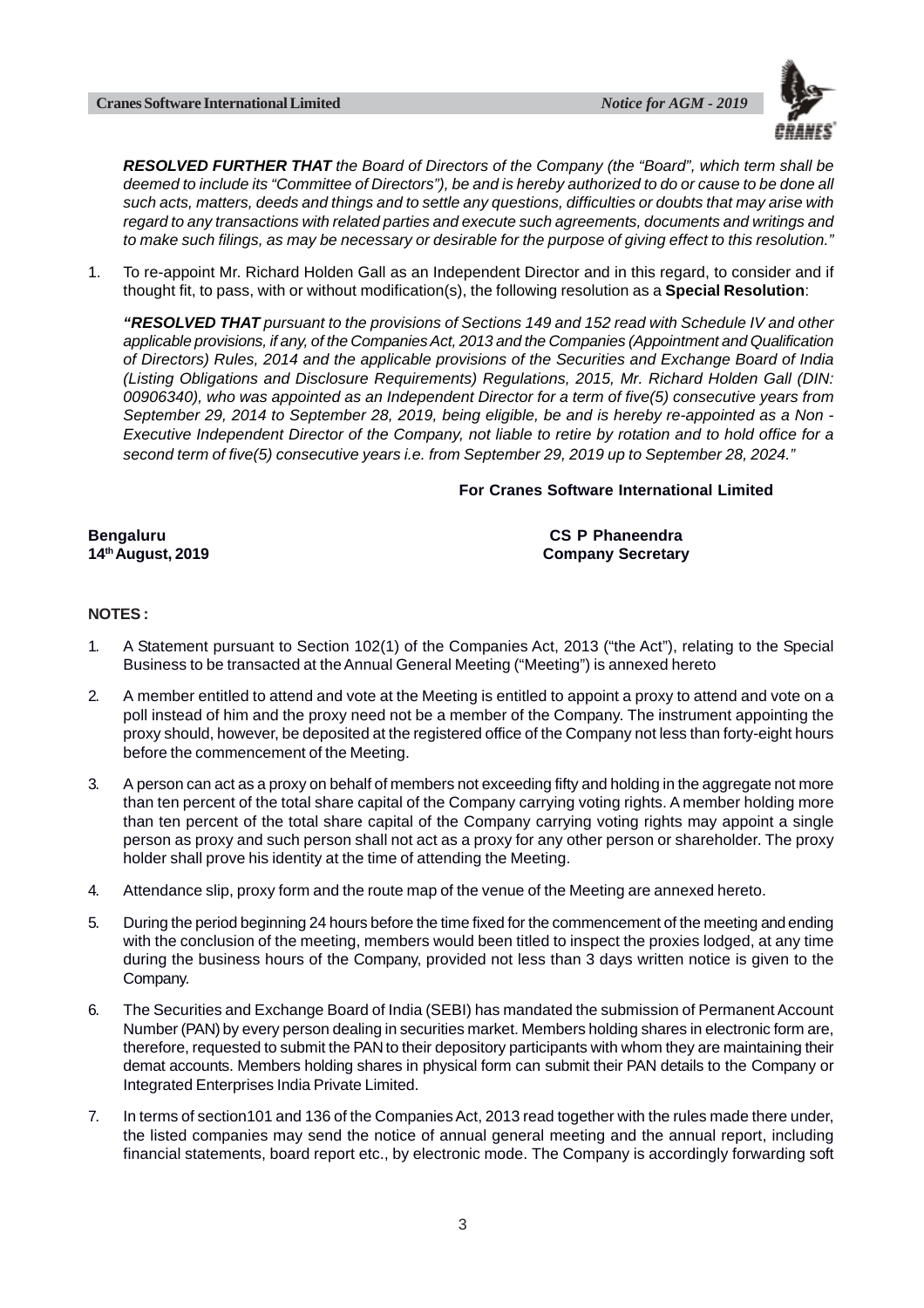



copies of the above referred documents to all those members, who have registered their email ids with their respective depository participants or with the share transfer agent of the Company.

8. Members/proxies are requested to bring the attendance slip/proxy form duly filled and signed for attending the meeting. Proxies are requested to bring their identity proof at the meeting for the purpose of identification.

#### **9. The instructions for shareholders voting electronically are as under:**

#### **(a) VOTING THROUGH ELECTRONIC MEANS**

In compliance with the provisions of section 108 of the Companies Act, 2013, Rule 20 of Companies (Management and Administration) Rules, 2014, as substituted by the Companies (Management and Administration) Amendment Rules, 2015 and Regulation 44 of the SEBI (Listing Obligations and Disclosures Requirements) Regulations, 2015, the company has provided a facility to its members to exercise their votes electronically through e - voting service arranged through Central Depository Services (India) Limited ("CDSL" ). The facility to cast votes through ballot papers will also be made available at the AGM and members attending personally or though proxy, who have not cast / exercised their rights to vote by remote e-voting shall be able to exercise their right to vote at the AGM. Members who have cast their votes through remote e-voting prior to the AGM may attend the AGM but shall not be entitled to cast their votes. The instructions for remote e-voting are provided herein. Mr.Srinivasan K.,Practising Company Secretary, C P No. 10957, Bengaluru, has been appointed as scrutinizer the purpose of voting.

#### **PROCEDURES FOR E-VOTING ARE AS UNDER:**

- (i) The voting period will begin on September 27, 2019 (from 9.00 A.M) and will end on September 29, 2019 (at 5.00 P.M). During this period members of the company, holding shares either in physical form or in dematerialized form, as on the cut-off date, may cast their vote electronically. The e- voting module shall be disabled by CDSL for voting thereafter.
- (ii) The cut-off date for e-voting facility is September 20, 2019 and members whose names appear in the register of members shall be entitled to avail the service. Any person who becomes a member of the company after the Notice of the AGM and holding shares as on the cut-off date is requested to contact company's RTA to get the details relating to his / her login details. Members may call the RTA through telephone number **+91-80-23460815-818** or send an email request to irg@integratedindia.in.
- (iii) The members should log on to the e-voting website www.evotingindia.com
- (iv) Click on"Share holders / Members"tab.
- (v) Enter your UserID
	- a. For CDSL:16 digits beneficiary ID,
	- b. For NSDL: 8 Character DPID followed by 8 Digits Client ID,
	- c. Members holding shares in Physical Form should enter Folio Number registered with the company.
- (vi) Next enter the Image Verification as displayed and Click on Login.
- (vii) If you are holding shares in DEMAT form and had logged on to www.evotingindia.com and voted on an earlier voting of any company, then your existing password is to be used.
- (viii) If you are a first time user follow the steps given below: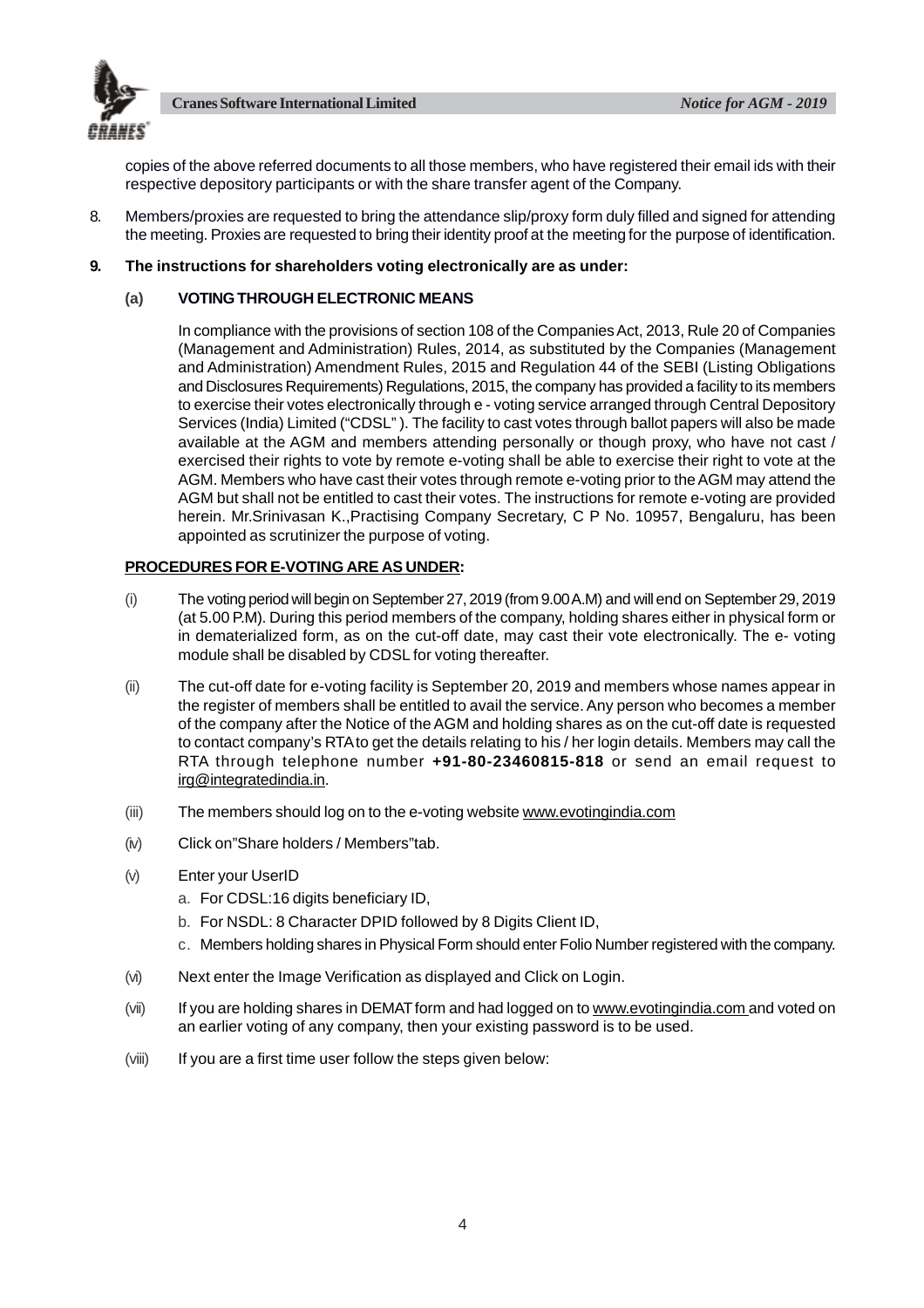

|                                                     | For Members holding shares in Demat Form and Physical Form                                                                                                                                                                                                                     |
|-----------------------------------------------------|--------------------------------------------------------------------------------------------------------------------------------------------------------------------------------------------------------------------------------------------------------------------------------|
| <b>PAN</b>                                          | Enter your 10 digit alpha-numeric PAN issued by Income Tax Department<br>(Applicable for both demat shareholders as well as physical shareholders)                                                                                                                             |
|                                                     | Members who have not updated their PAN with the Company/Depository<br>Participant are requested to use the first two letters of their name and the 8<br>digits of the sequence number in the PAN field.                                                                        |
|                                                     | In case the sequence number is less than 8 digits enter the applicable<br>number of 0's before the number after the first two characters of the name in<br>CAPITAL letters. Eg. If your name is Ramesh Kumar with sequence number<br>1 then enter RA00000001 in the PAN field. |
| Dividend Bank Details<br>OR.<br>Date of Birth (DOB) | Enter the Dividend Bank Details or Date of Birth (in dd/mm/yyyy format)<br>as recorded in your demat account or in the company records in order to<br>login.                                                                                                                   |
|                                                     | *<br>If both the details are not recorded with the depository or company please<br>enter the member id / folio number in the Dividend Bank details field as<br>mentioned in instruction (v).                                                                                   |

- (ix) After entering these details appropriately, click on "SUBMIT" tab.
- (x) Members holding shares in physical form will then directly reach the company selection screen. However, members holding shares in DEMAT form will now reach 'Password Creation' menu wherein they are required to mandatorily enter their login password in the new password field. Kindly note that this password is to be also used by the DEMAT holders for voting for resolutions of any other company on which they are eligible to vote, provided that company opts for e-voting through CDSL platform. It is strongly recommended not to share your password with any other person and take utmost care to keep your password confidential.
- (xi) For Members holding shares in physical form, the details can be used only for e-voting on the resolutions contained in this Notice.
- (xii) Click on the EVSN of <Company Name>on which you choose to vote.
- (xiii) On the voting page, you will see "RESOLUTION DESCRIPTION" and against the same the option "YES/NO" for voting. Select the option YES or NO as desired. The option YES implies that you assent to the Resolution and option NO implies that you dissent to the Resolution.
- (xiv) Click on the "RESOLUTIONS FILE LINK" if you wish to view the entire Resolution details.
- (xv) After selecting the resolution you have decided to vote on, click on "SUBMIT". A confirmation box will be displayed. If you wish to confirm your vote, click on "OK", else to change your vote, click on "CANCEL" and accordingly modify your vote.
- (xvi) Once you "CONFIRM" your vote on the resolution, you will not be allowed to modify your vote.
- (xvii) You can also take out print of the voting done by you by clicking on "Click here to print" option on the Voting page.
- (xviii) If DEMAT account holder has forgotten the changed login password then Enter the User ID and the image verification code and click on Forgot Password & enter the details as prompted by the system.
- (xix) Shareholders can also cast their vote using CDSL's mobile app m-Voting available for android based mobiles. The m-Voting app can be downloaded from Google Play Store. Apple and Windows phone users can download the app from the App Store and the Windows Phone Store respectively. Please follow the instructions as prompted by the mobile app while voting on your mobile.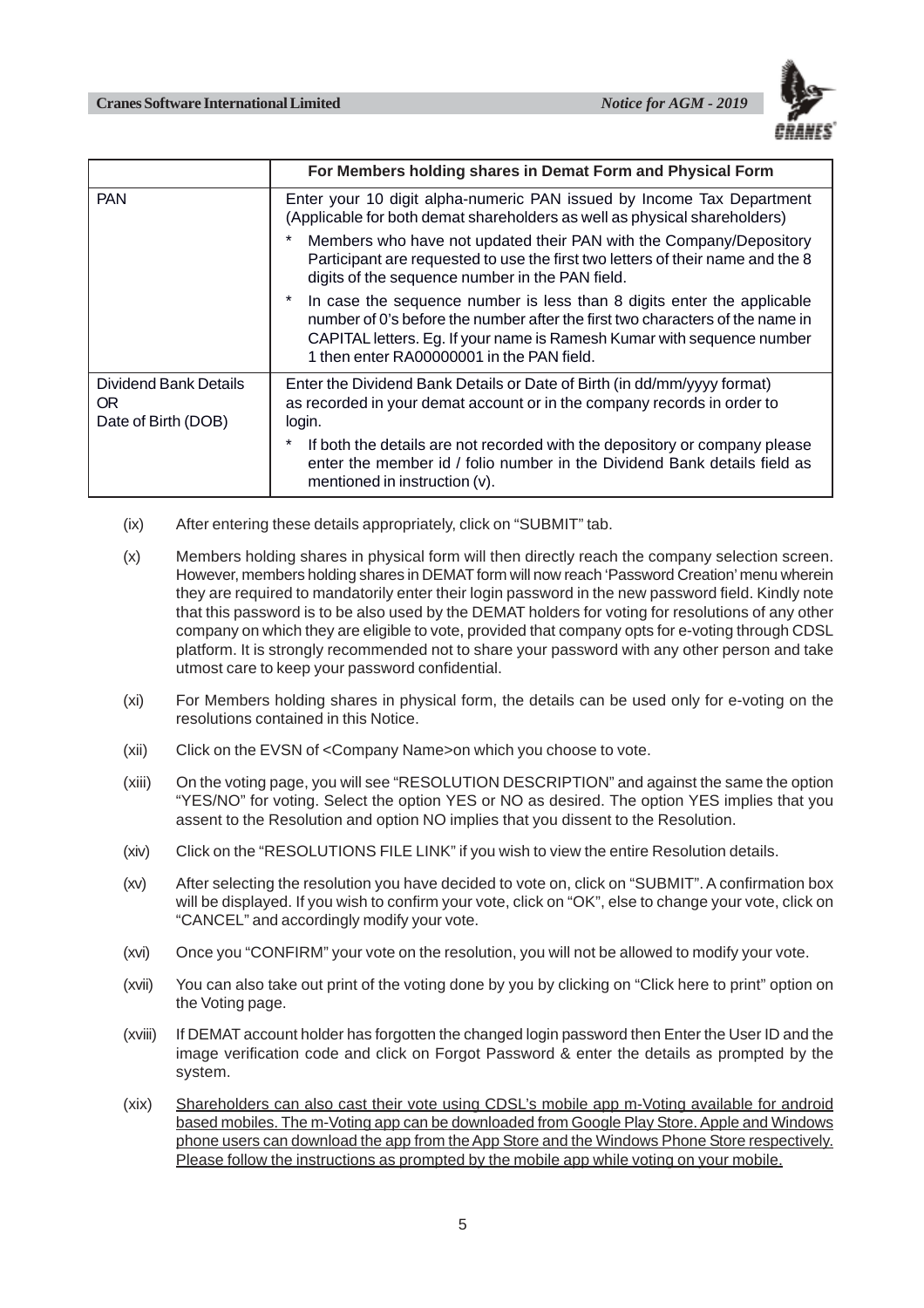

- (xx) Note for Institutional Members (Non Individual and Custodians)
	- Institutional members (i.e. other than Individuals, HUF, NRI etc.) are required to log on to www.evotingindia.com and register themselves as Corporates.
	- A scanned copy of the Registration Form bearing the stamp and sign of the entity should be emailed to helpdesk.evoting@cdslindia.com
	- After receiving the login details they have to create compliance user should be created using the admin login and password. The Compliance user would be able to link the account(s) for which they wish to vote on.
	- The list of accounts should be mailed to helpdesk.evoting@cdslindia.com and on approval of the accounts they would be able to cast their vote.
	- A scanned copy of the Board Resolution and Power of Attorney (POA) which they have issued in favour of the Custodian, if any, should be uploaded in PDF format in the system for the scrutinizer to verify the same.
- (xxi) In case you have any queries or issues regarding e-voting, you may refer the Frequently Asked Questions ("FAQs") and e-voting manual available at www.evotingindia.com under help section or write an email to helpdesk.evoting@cdslindia.com.
- (xxii) The results of the e-voting along with the scrutinizer's report shall be placed in the company's website www.cranessoftware.com and on the website of CDSL e-Voting within Forty Eight hours of the conclusion of the AGM. The results will also be communicated to the stock exchanges where the shares of the company are listed.
- (xxiii) In case of joint members attending the AGM, only such joint holder who is higher in the order of names will be entitled to vote (if cast at the AGM).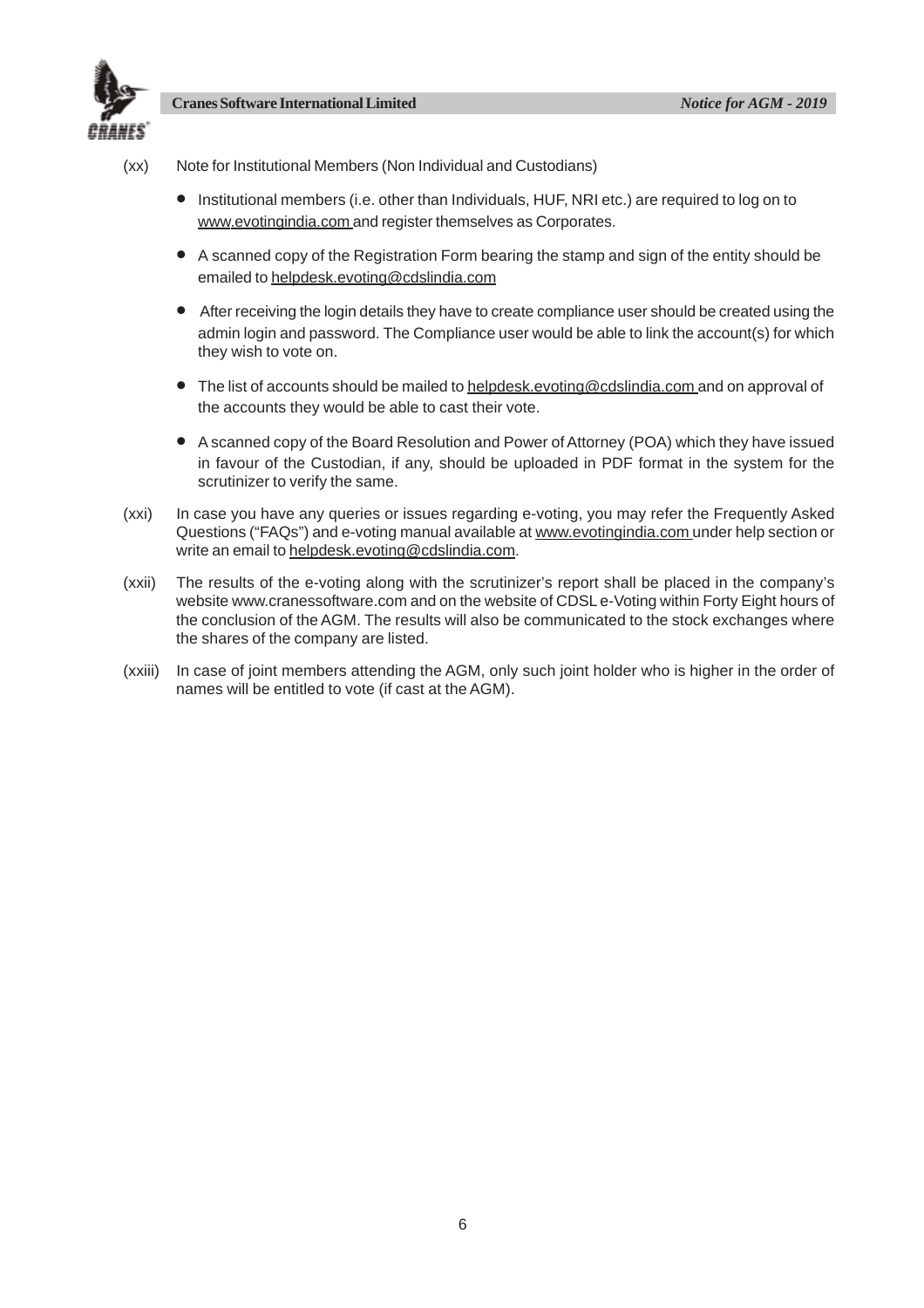

# **STATEMENT PURSUANT TO SECTION 102(1) OF THE COMPANIES ACT, 2013 ("THE ACT")**

#### **The following Statement sets out all material facts relating to the Special Business mentioned in the Notice:**

#### **ITEM NO. 3:**

The Securities and Exchange Board of India (Listing Obligations and Disclosure Requirements) Regulations, 2015 ("SEBI Regulations") provides for obtaining approval of the shareholders for entering into material related party transactions as provided therein.

Further, in terms of the provisions of section 188(1) of the Companies Act, 2013 read with rules framed thereunder, for entering into related party transactions where the transaction value exceed the thresholds prescribed, prior approval of the shareholders by way of an Ordinary Resolution is required. Accordingly, in terms of the provisions of the SEBI Regulations and the Companies Act, 2013, approval of the shareholders of the Company is being sought by way of an Ordinary Resolution set out at item No. 3. of this Notice.

Pursuant to the requirements prescribed under the Companies (Meetings of the Board and its Powers) Rules, 2014, as amended from time to time, the details in relation to the transactions with related parties, are as under:

| Name of the<br>related party               | Nature of<br>transactions as<br>per section 188<br>of the Companies<br>Act, 2013 | Name of<br>Director or<br>Key<br>Managerial<br>Personnel<br>who is<br>related,<br>if any | Nature of<br>Relationship   | Material terms and<br>particulars of the<br>contract or<br>arrangement | Monetary<br>In lakhs) | Any other<br>information<br>relevant or<br>important<br>for the<br>Value (Rs.   members to<br>take<br>decision on<br>the<br>proposed<br>resolution |
|--------------------------------------------|----------------------------------------------------------------------------------|------------------------------------------------------------------------------------------|-----------------------------|------------------------------------------------------------------------|-----------------------|----------------------------------------------------------------------------------------------------------------------------------------------------|
| Systat<br>Software Inc                     | Sale of<br>goods                                                                 | <b>NA</b>                                                                                | <b>Direct</b><br>Subsidiary | As agreed<br>between parties                                           | 359.29                | <b>NIL</b>                                                                                                                                         |
| <b>Systat</b><br>Software Gmbh             | Sale of<br>goods                                                                 | <b>NA</b>                                                                                | <b>Direct</b><br>Subsidiary | As agreed<br>between parties                                           | 119.81                | <b>NIL</b>                                                                                                                                         |
| <b>Systat Software</b><br><b>UK Ltd</b>    | Sale of goods                                                                    | <b>NA</b>                                                                                | Indirect<br>Subsidiary      | As agreed<br>between parties                                           | 67.86                 | <b>NIL</b>                                                                                                                                         |
| <b>Systat</b><br>Software Inc              | Trade<br>Receivables                                                             | <b>NA</b>                                                                                | <b>Direct</b><br>Subsidiary | As agreed<br>between parties                                           | 9,928.33              | <b>NIL</b>                                                                                                                                         |
| <b>Systat Software</b><br>GmbH             | Trade<br>Receivables                                                             | <b>NA</b>                                                                                | <b>Direct</b><br>Subsidiary | As agreed<br>between parties                                           | 229.44                | <b>NIL</b>                                                                                                                                         |
| <b>Proland Software</b><br>Pvt Ltd         | Receivables                                                                      | Wholetime<br><b>Director</b>                                                             | <b>Direct</b><br>Subsidiary | As agreed<br>between parties                                           | 463.34                | <b>NIL</b>                                                                                                                                         |
| <b>Analytix Systems</b><br>Pvt Ltd         | Payable                                                                          | Wholetime<br><b>Director</b>                                                             | <b>Direct</b><br>Subsidiary | As agreed<br>between parties                                           | 73.36                 | <b>NIL</b>                                                                                                                                         |
| Caravel Info<br>Systems Pvt Ltd            | Payable                                                                          | Wholetime<br><b>Director</b>                                                             | <b>Direct</b><br>Subsidiary | As agreed<br>between parties                                           | 143.38                | <b>NIL</b>                                                                                                                                         |
| <b>Tilak Autotech</b><br>Pvt Ltd           | Receivable                                                                       | Wholetime<br><b>Director</b>                                                             | <b>Direct</b><br>Subsidiary | As agreed<br>between parties                                           | 163.81                | <b>NIL</b>                                                                                                                                         |
| <b>Systat Software</b><br>Asia Pacific Ltd | Payable                                                                          | Wholetime<br><b>Director</b>                                                             | <b>Direct</b><br>Subsidiary | As agreed<br>between parties                                           | 52.38                 | <b>NIL</b>                                                                                                                                         |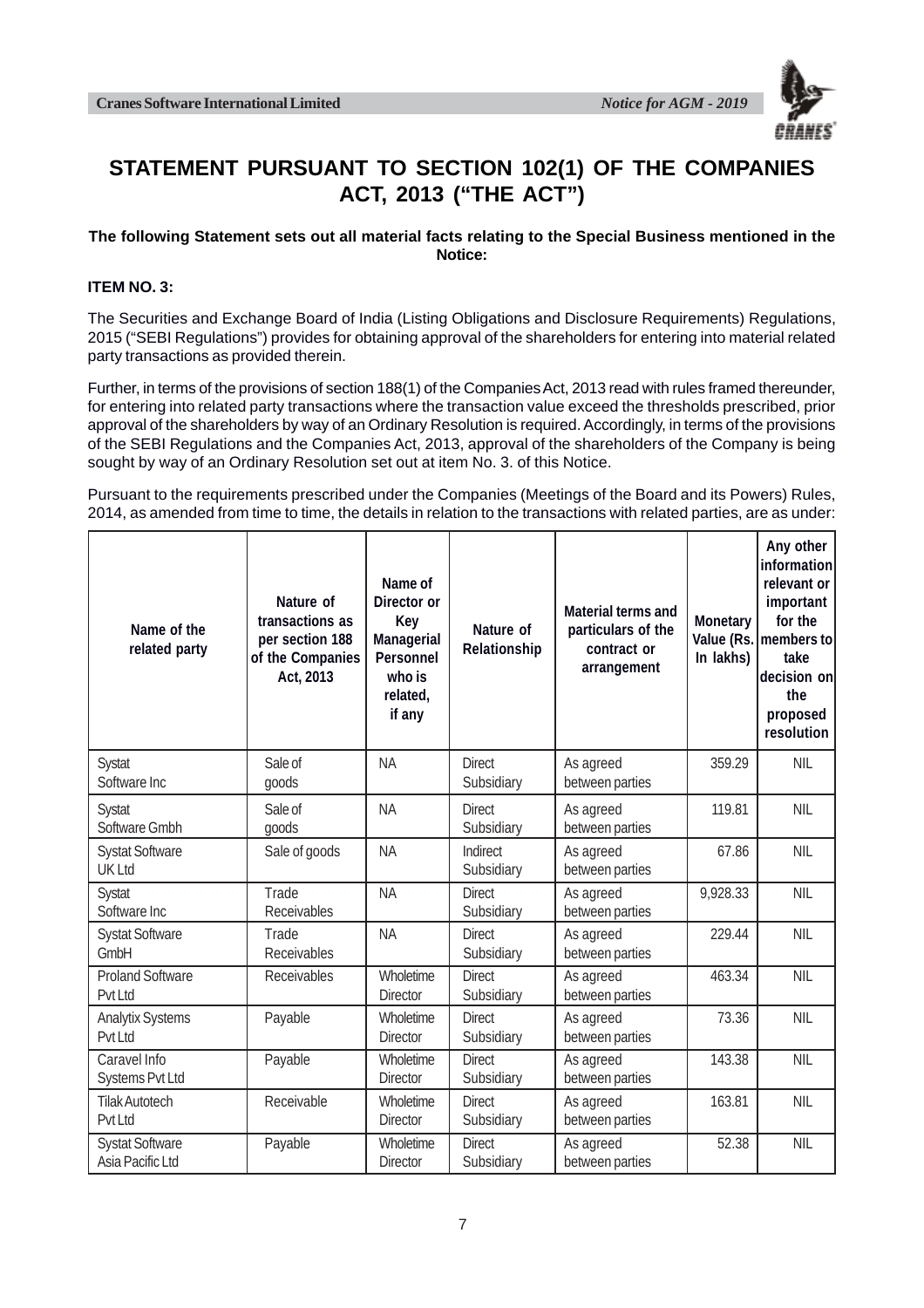

| Cranes<br>Software Inc                           | Payable    | <b>NA</b>                    | <b>Direct</b><br>Subsidiary | As agreed<br>between parties | 6,154.78  | <b>NIL</b> |
|--------------------------------------------------|------------|------------------------------|-----------------------------|------------------------------|-----------|------------|
| <b>Cranes Software</b><br>International Pte Ltd  | Receivable | <b>NA</b>                    | <b>Direct</b><br>Subsidiary | As agreed<br>between parties | 1,613.92  | <b>NIL</b> |
| Cranes Varsity Pvt Ltd                           | Receivable | Wholetime<br><b>Director</b> | <b>Direct</b><br>Subsidiary | As agreed<br>between parties | 13.54     | <b>NIL</b> |
| Systat Software GmbH                             | Payable    | <b>NA</b>                    | <b>Direct</b><br>Subsidiary | As agreed<br>between parties | 598.94    | <b>NIL</b> |
| <b>Systat Softwares Inc</b>                      | Receivable | <b>NA</b>                    | <b>Direct</b><br>Subsidiary | As agreed<br>between parties | 1,636.70  | NIL        |
| Systat Software UK Ltd                           | Receivable | <b>NA</b>                    | Indirect<br>Subsidiary      | As agreed<br>between parties | 389.25    | <b>NIL</b> |
| <b>Esqube Communication</b><br>Solutions Pvt Ltd | Receivable | Wholetime<br><b>Director</b> | <b>Direct</b><br>Subsidiary | As agreed<br>between parties | 190.92    | <b>NIL</b> |
|                                                  |            | <b>TOTAL</b>                 |                             |                              | 22,199.04 |            |

None of the Directors nor Key Managerial Personnel or their relatives is concerned or interested, whether financially or otherwise in the said resolution.

#### **ITEM NO. 4:**

In terms of Section 149(10) of the Companies Act 2013 ("Act"), an Independent Director shall hold office for a term up to five consecutive years on the Board of a company, but shall be eligible for reappointment on passing of a special resolution by the company for a second term of up to five years. Mr. Richard Holden Gall, age 74 years (DIN:00906340) was appointed as an Independent Director (Non–Executive) of the Company for a period of five (5) years from September 29, 2014 to September 28, 2019. His term as an Independent Director of the company will end by September 28, 2019.

The Nomination and Remuneration Committee on the basis of performance evaluation, recommended re-appointment of Mr. Richard Holden Gall as a Non-Executive Independent Director for a second term of five(5) consecutive years on the Board of the Company from September 29, 2019. The Board of Directors ("Board"), reviewed the declaration made by Mr. Richard Holden Gall that he meets the criteria of independence as provided in Section 149(6) of the Act and under "LODR" and was of opinion that he fulfills the conditions specified in the Act, the rules made there-under and in LODR and is independent of the management. The Board accordingly re-appointed him as a Non– Executive Independent Director not liable to retire by rotation for a further period of five (5) years from September 29, 2019 up to September 28, 2024.

His vast and varied experience in the business and corporate world justifies his re-appointment and continuance as an Independent Director of the Company. His contribution towards deliberations in Board/Committee meetings has been beneficial to the Company and the Company looks up to him for advice. The special resolution is accordingly recommended for approval of the members. The above may also be regarded as set out in Item No. 4 of the Notice as an appropriate disclosure under the Act and LODR.

None of the Directors nor Key Managerial Personnel or their relatives is concerned or interested, whether financially or otherwise in the said resolution.

**For Cranes Software International Limited**

**Bengaluru CS P Phaneendra 14th August, 2019 Company Secretary**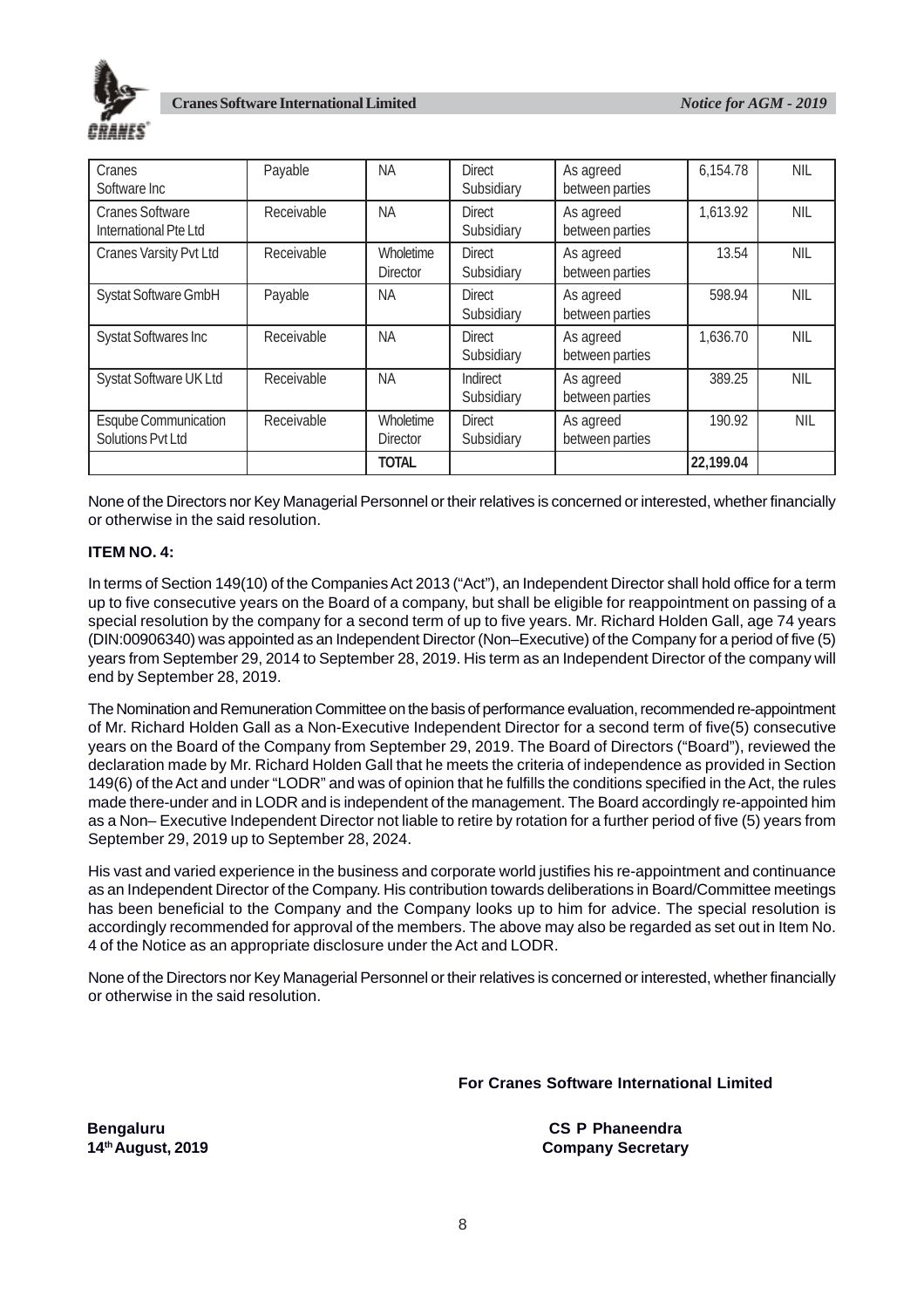

#### **ANNEXURE TO THE NOTICE DETAILS OF DIRECTORS RETIRING BY ROTATION / SEEKING APPOINTMENT / RE APPOINTMENT AT THE MEETING**

| Name of Director                                                                                | Mr. Richard Holden Gall                                                                                                                                                                                                                                                                                                                                                             |  |  |  |
|-------------------------------------------------------------------------------------------------|-------------------------------------------------------------------------------------------------------------------------------------------------------------------------------------------------------------------------------------------------------------------------------------------------------------------------------------------------------------------------------------|--|--|--|
| Date of Appointment                                                                             | 16-05-2002                                                                                                                                                                                                                                                                                                                                                                          |  |  |  |
| Date of Birth                                                                                   | 14-04-1945                                                                                                                                                                                                                                                                                                                                                                          |  |  |  |
| Qualifications                                                                                  | MBA,BS                                                                                                                                                                                                                                                                                                                                                                              |  |  |  |
| Expertise in specific functional areas                                                          | Program Management, Product Development,<br>International Marketing.                                                                                                                                                                                                                                                                                                                |  |  |  |
| List of companies in which directorship is held<br>as on 31-03-2019                             | <b>Goldspark Engineering Solutions Private Limited</b>                                                                                                                                                                                                                                                                                                                              |  |  |  |
| Chairman / member of *Committees of Indian Companies<br>which he is a director as on 31-03-2019 | Audit Committee - Chairman<br>Corporate Social Responsibility Committee - Member<br>Nomination and Remuneration Committee - Chairman                                                                                                                                                                                                                                                |  |  |  |
| Shareholding in the Company                                                                     | <b>NIL</b>                                                                                                                                                                                                                                                                                                                                                                          |  |  |  |
| Name of Director                                                                                | Mr. Mueed Khader                                                                                                                                                                                                                                                                                                                                                                    |  |  |  |
| Date of Appointment                                                                             | 30-04-2002                                                                                                                                                                                                                                                                                                                                                                          |  |  |  |
| Date of Birth                                                                                   | 19-10-1970                                                                                                                                                                                                                                                                                                                                                                          |  |  |  |
| Qualifications                                                                                  | B.Sc                                                                                                                                                                                                                                                                                                                                                                                |  |  |  |
| Expertise in specific functional areas                                                          | Program management, product development and<br><b>Business Administration</b>                                                                                                                                                                                                                                                                                                       |  |  |  |
| Terms and Conditions of Re-appointment                                                          | In terms of Section 152(6) of the Companies Act, 2013,<br>Mr. Mueed Khader who was appointed as a Director,<br>is liable to retire by rotation                                                                                                                                                                                                                                      |  |  |  |
| Remuneration last drawn (including sitting fees, if any)                                        | Rs. 10,00,000/-                                                                                                                                                                                                                                                                                                                                                                     |  |  |  |
| Remuneration proposed to be paid                                                                | As per existing approved terms and conditions                                                                                                                                                                                                                                                                                                                                       |  |  |  |
| List of companies in which directorship is held<br>as on 31-03-2019                             | 1. Proland Softwares Private Limited<br>2. Analytix Systems Private Limited<br>3. Caravel Info Systems Private Limted<br>4. Systat Software Asia Pacific Limited<br>5. Esqube Communication Solutions Private Limited<br>6. Tilak Autotech Private Limited<br>7. K and J Holdings Private Limited<br>8. Khader Farming (India) Private Limited<br>9. Cranes Varsity Private Limited |  |  |  |
| Chairman / member of *Committees of Indian Companies<br>which he is a director as on 31-03-2019 | Corporate Social Responsibility Committee - Chairman<br>Stakeholder's Relationship Committee - Member                                                                                                                                                                                                                                                                               |  |  |  |
| Shareholding in the Company                                                                     | 1000 Equity Shares                                                                                                                                                                                                                                                                                                                                                                  |  |  |  |

#### **For Cranes Software International Limited**

**Bengaluru CS P Phaneendra**<br>
14<sup>th</sup> August, 2019 **CS P Phaneendra**<br>
Company Secretary **Company Secretary**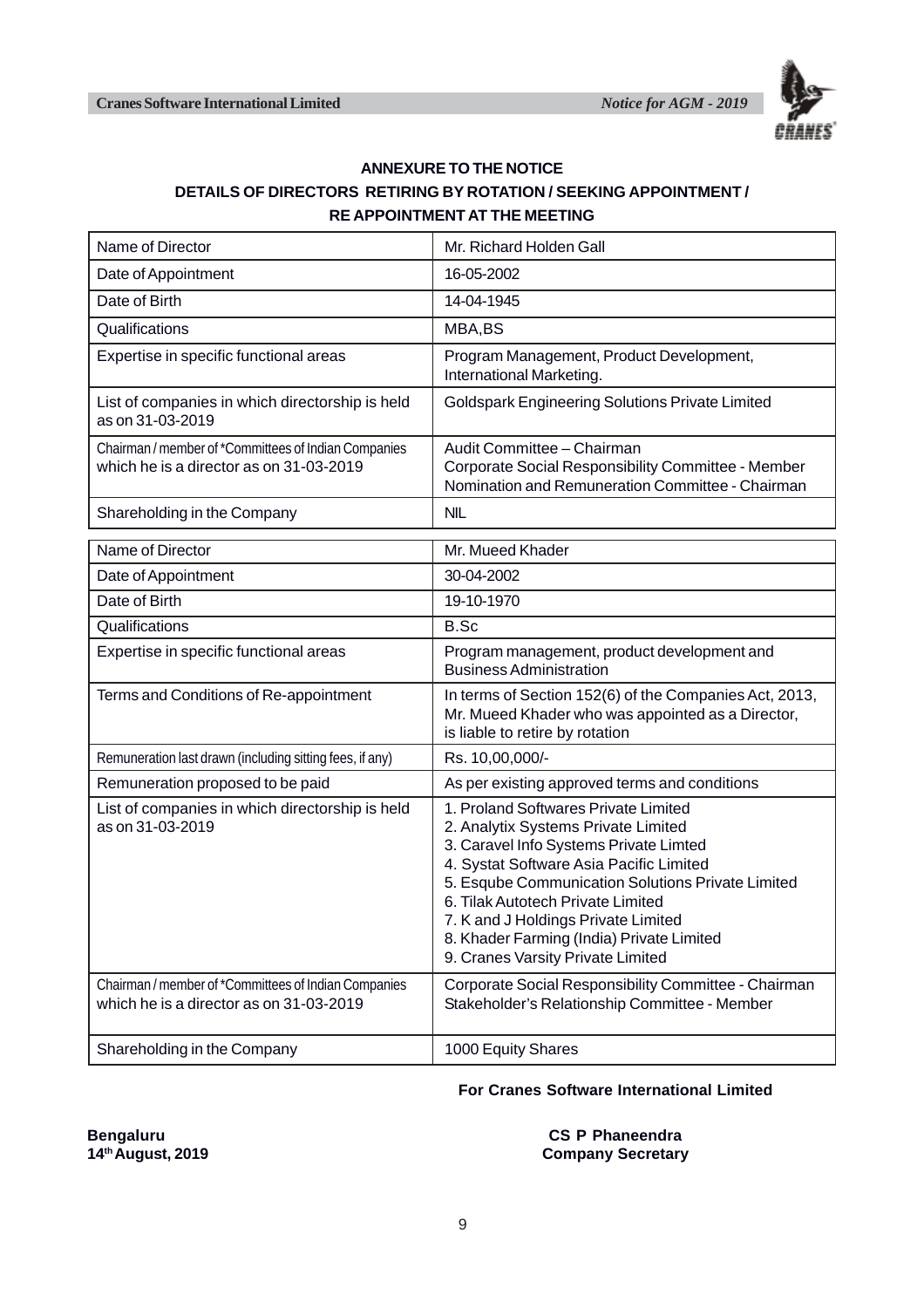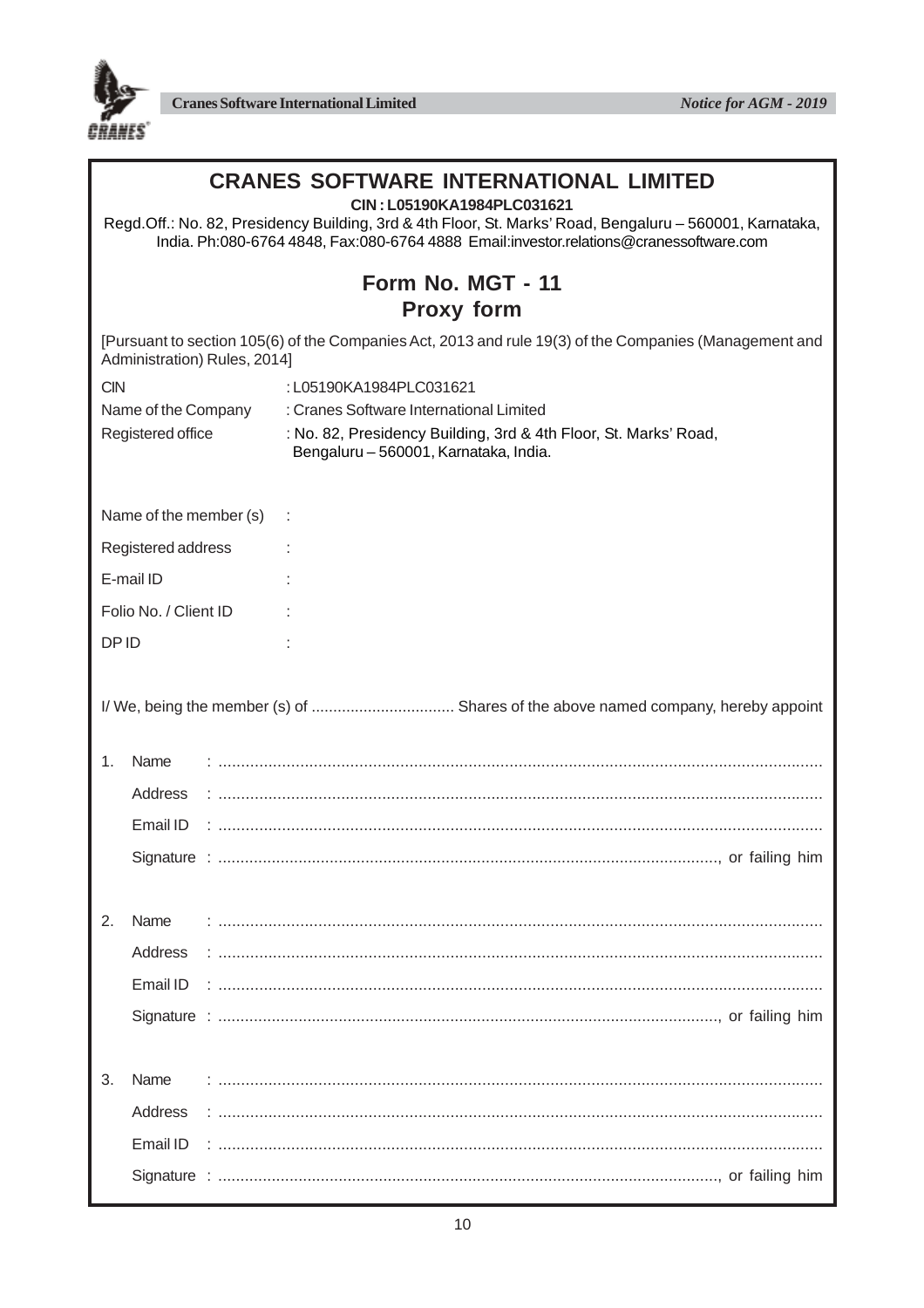

As my/our proxy to attend and vote (on a poll) for me/us and on my/our behalf at the 34th Annual General Meeting of the Company, to be held on Monday, the 30th September, 2019 at 11:00 am at Oleander Hall, Iris Hotel, 70, Brigade Road, Bengaluru - 560 025 and at any adjournment thereof in respect of such resolutions as are indicated below:

#### **Ordinary Business(es)**

- 1. To consider and adopt (a) the audited financial statement of the Company for the financial year ended March 31, 2019 and the reports of the Board of Directors and Auditors thereon; and (b) the audited consolidated financial statement of the Company for the financial year ended March 31, 2019 and the report of Auditors thereon.
- 2. To appoint Mr. Mueed Khader, who retires by rotation as a Director.

#### **Special Business(es)**

- 3. Approval for related party transactions.
- 4. To re-appoint Mr. Richard Holden Gall as an Independent Director.

Signed this........................ day of ..................... 2019

Signature of shareholder

Signature of Proxy holder (s)

**Note: This form of proxy in order to be effective should be duly completed and deposited at the Registered Office of the Company, not less than 48 hours before the commencement of the meeting.**

Date: 30<sup>th</sup> September, 2019

Time : 11:00 am

Venue : Oleander Hall, Iris Hotel, 70, Brigade Road, Bengaluru - 560 025

Affix **Revenue Stamp**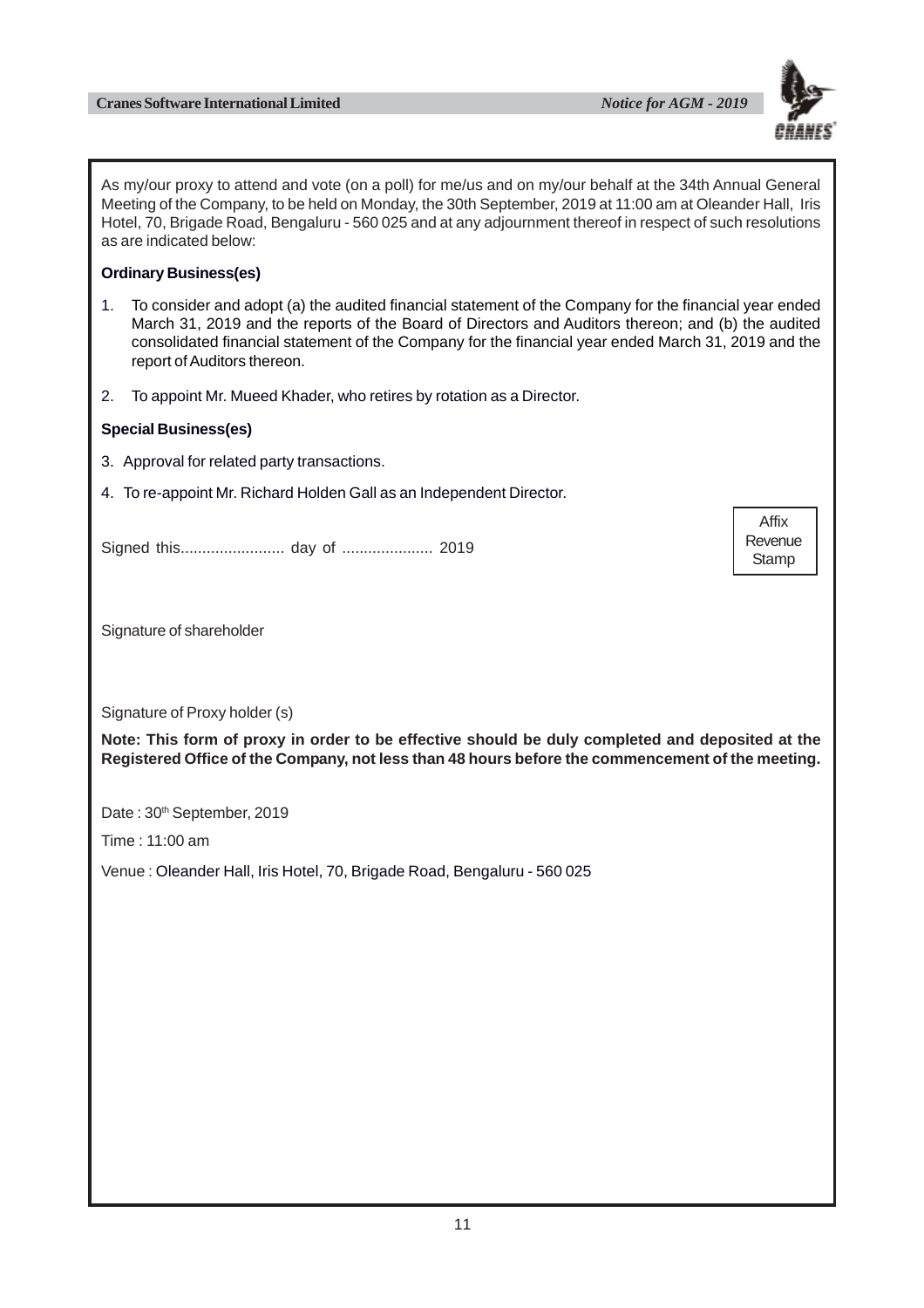



## **CRANES SOFTWARE INTERNATIONAL LIMITED**

**CIN : L05190KA1984PLC031621**

Regd.Off.: No. 82, Presidency Building, 3rd & 4th Floor, St. Marks' Road, Bengaluru - 560001, Karnataka, India. Ph:080-6764 4848, Fax:080-6764 4888 Email:investor.relations@cranessoftware.com

# **ATTENDANCE SLIP FOR ATTENDING ANNUAL GENERAL MEETING**

Regd. Folio No. ................................. No. of shares held. .......................................

DP ID No. ......................................... Client ID No. ................................................

I Certify that I am a Member / Proxy for the members (s) of the company.

I hereby record my presence at the 34<sup>th</sup> Annual General Meeting of the Company at Oleander Hall, Iris Hotel, 70, Brigade Road, Bengaluru - 560 025, at 11:00 am on Monday, 30th September, 2019.

Member's / Proxy's name in Block Letters Member's / Proxy's Signature

Note: Please fill up this attendance slip and hand it over at the entrance of the meeting hall.

\_\_\_\_\_\_\_\_\_\_\_\_\_\_\_\_\_\_\_\_\_\_\_\_\_\_\_\_\_\_\_\_\_\_\_\_ \_\_\_\_\_\_\_\_\_\_\_\_\_\_\_\_\_\_\_\_\_\_\_\_\_\_\_\_\_\_\_\_\_\_\_\_